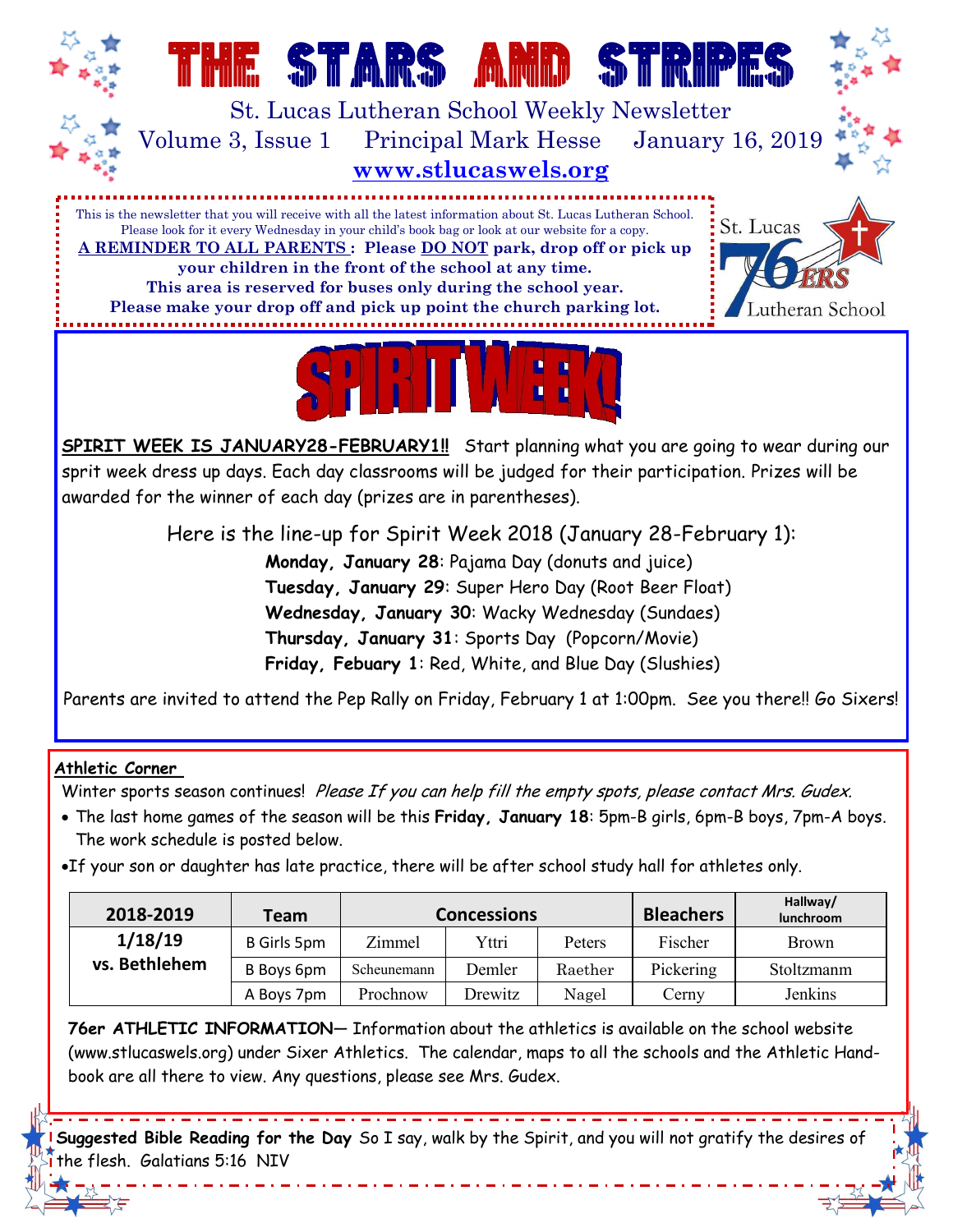$x^2$ ☆ ☺ **January 16-26 WEEKLY CALENDAR**  $x^2$  $\frac{1}{2}$  $\stackrel{\wedge}{\bowtie}$  $\frac{1}{2}$  $x^2$  $\frac{1}{2}$  $\frac{1}{2}$  $\frac{1}{2}$ **Sun Mon Tue Wed Thu Fri Sat**  $x^2$ **16 17 18 HOT LUNCH 19**  $\frac{1}{2}$  $\stackrel{\wedge}{\sim}$ **2:45pm-4:15pm** B **2:45pm-3:30pm 7:45am-**Chapel **6pm-** Worship ☆  $x^2$ **2:40-3:25pm**  $\overleftrightarrow{\mathcal{L}}$ Girls Bball Practice Cheer Practice St. Lucas Chess  $x^2$ Chess Club  $\frac{1}{2}$ **4:15pm-5:45pm** B **3:30pm-4:15pm Tourney**  $\overleftrightarrow{\mathcal{L}}$  $\frac{1}{2}$ Boys Bball Prac-BB - Home vs. Dance Practice  $\stackrel{\wedge}{\sim}$ ltice  $\frac{1}{2}$ Bethlehem **4:15pm-5:45pm** A  $x^2$ ☆ 5pm/6pm/7pm Boys Bball Practice ☆ ☆ **25**  $x^2$ **20 21 22 23 24 26**  $\overleftrightarrow{\lambda}$ **2:40-4:00pm** Ro-B-teams Tourney- $\stackrel{\wedge}{\bowtie}$ **2:45pm-4:15pm** B **2:45pm-3:30pm 7:45am-8:05am**  ☆ **8am & 2:45pm-4:15pm** B  $x^2$  $\overleftrightarrow{\mathbf{r}}$ **10:30am**  Girls Bball Practice botics Girls Bball Practice Cheer Practice **Chapel** Peace Hartford  $\stackrel{\wedge}{\bowtie}$ Worship **4:15pm-5:45pm** B **2:45pm-3:30pm 4:15pm-5:45pm** B ☆ **3:30pm-4:15pm 5pm-8pm** BB @ **6pm-** Worship Boys Bball Practice Cheer Practice Boys Bball Prac- $\stackrel{\wedge}{\bowtie}$ Dance Practice Peace ☆ tice  $\frac{1}{2}$ **3:30pm-4:15pm**  5pm/6pm7pm ☆ **4:15pm-5:45pm** A  $\frac{1}{2}$ Dance Practice  $\frac{1}{2}$ Boys Bball Practice  $\frac{\lambda}{\lambda}$  $\frac{1}{2}$ **4:15pm-5:45pm** A  $\frac{1}{2}$  $\overleftrightarrow{\mathcal{L}}$ Boys Bball Prac- $\frac{1}{2}$  $\frac{1}{2}$ tice ☆ ☆

Dear Members of St. Lucas,

I am always amazed how our heavenly Father puts everything together to accomplish his will. I marvel how God has been at work in my life. I don't always know where he is directing me, but I am happy to be in His Almighty hands. I never thought of myself as a principal type, but it's clear that the Lord had a plan in mind.

I am blessed every day with the opportunity to work with the congregation and the children of St. Lucas. I am also humbled and honored to serve such a gifted staff. You have all been so supportive and kind; thank you for the honor of working here. After careful deliberation and self-reflection, I have decided to accept my call as principal at St. Lucas.

I pray that God bless me with an abundance of wisdom in keeping with the new role he has given me. Please join me in asking God to continue to bless St. Lucas with strong unity and leadership.

In Christ's service,

Mark A. Hesse

December 19, 2018

To the members of St. Lucas Church and School,

On October 31, 2018 I received a divine call to become your permanent fifth and sixth grade teacher and athletic director. Over the last few weeks I have spoken with many on staff, parents, and even some students about this call. I appreciate everyone's openness, comments, and input. I have enjoyed working with the staff of St. Lucas over the last few months and love the kids. After much prayer and deliberation I have decided to accept my call and remain on at St. Lucas. I look forward to my continued work and ask for your prayers as we continue in the work the Lord has set out for us to do.

In His Service,

Jennifer Trimmer